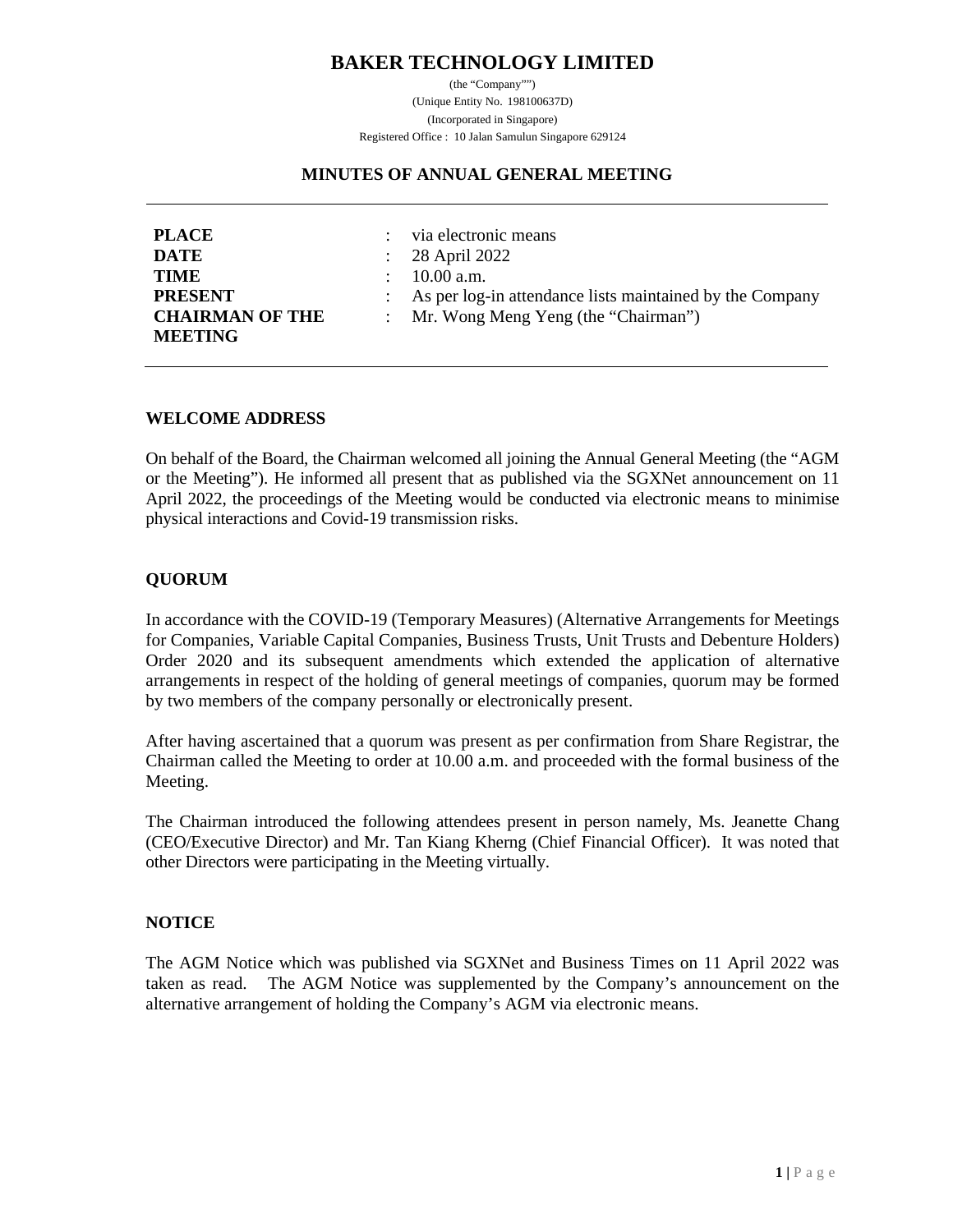# **VOTING CONDUCTED VIA PROXY VOTING**

The Chairman informed the shareholders that the voting at the Meeting was by poll and in view of the alternative arrangements adopted for this Meeting, all resolutions had been voted on prior to the Meeting by appointing the Chairman of the Meeting as proxy. The Scrutineer had verified the counting of all votes cast through the Proxy Forms. The voting results were displayed onscreen during the respective agenda items.

CNP Business Advisory Pte. Ltd. was appointed as the independent scrutineer for the AGM.

# **QUESTIONS AND ANSWERS**

The Company had on 22 April 2022 responded to the questions, submitted by shareholders, relating to the resolutions tabled at the AGM via an announcement published via SGXNet and the Company's website.

## **ORDINARY BUSINESS RESOLUTION NO. 1: ADOPTION OF DIRECTORS' STATEMENT AND AUDITED FINANCIAL STATEMENTS FOR THE FINANCIAL YEAR ENDED 31 DECEMBER 2021 AND THE AUDITORS' REPORT THEREON**

The Chairman informed the Meeting that the first item on the Agenda of the AGM was to receive and adopt the Directors' Statement and Audited Financial Statements of the Company for the financial year ended 31 December 2021 and the Auditors' Report thereon.

The result of the voting was displayed onscreen, as follows:

|                           | <b>No. of Shares</b> | <b>Percentage</b> |
|---------------------------|----------------------|-------------------|
| For                       | 111,896,671          | 100.00%           |
| Against                   |                      | 0.00%             |
| Total no. of votes casted | 111,896,671          | 100.00%           |

Based on the poll results, Ordinary Resolution No. 1 was declared carried.

It was resolved that the Directors' Statement and Audited Financial Statements for the financial year ended 31 December 2021 and the Auditors' Report thereon be hereby approved and adopted.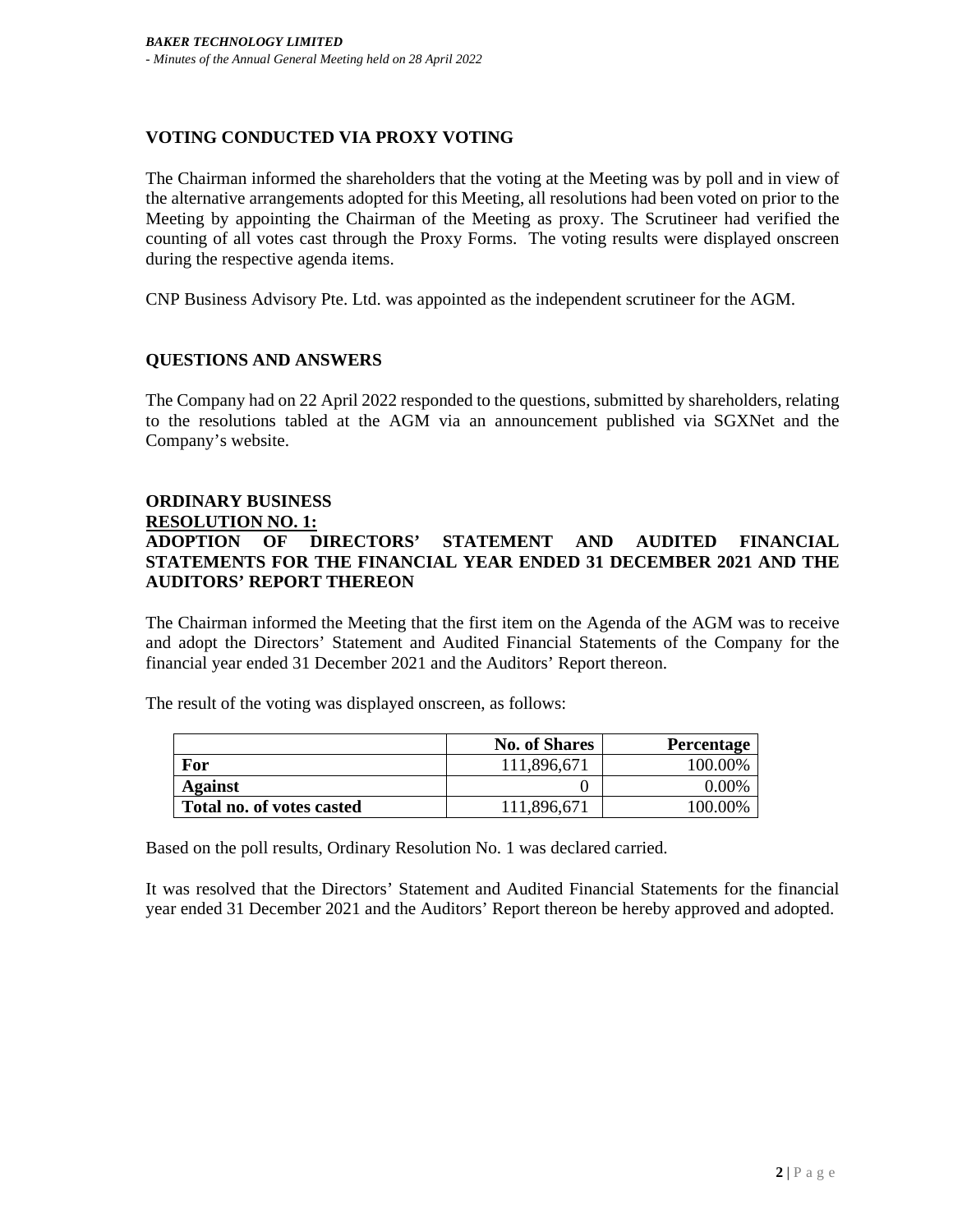## **RESOLUTION NO. 2: APPROVAL OF FINAL DIVIDEND**

The Chairman proceeded to the second item of the Agenda which was the approval of a tax exempt (1-tier) final dividend of 0.5 cent per ordinary share for the financial year ended 31 December 2021.

The result of the voting was displayed onscreen, as follows:

|                           | <b>No. of Shares</b> | Percentage |
|---------------------------|----------------------|------------|
| For                       | 111,896,671          | 100.00%    |
| <b>Against</b>            |                      | $0.00\%$   |
| Total no. of votes casted | 111,896,671          | 100.00%    |

Based on the poll results, Ordinary Resolution No. 2 was declared carried.

It was resolved that the declaration of a tax exempt (1-tier) final dividend of 0.5 cent per ordinary share for the financial year ended 31 December 2021 be hereby approved.

## **RESOLUTION NO. 3: DIRECTORS' FEES FOR THE FINANCIAL YEAR ENDING 31 DECEMBER 2022**

The Chairman proceeded to the third item of the Agenda which was the payment of a sum of up to S\$236,250 as Directors' fees for the financial year ending 31 December 2022, to be paid quarterly in arrears.

Results of the votes as follows was displayed on screen:

|                           | <b>No. of Shares</b> | Percentage |
|---------------------------|----------------------|------------|
| For                       | 111,896,671          | 100.00%    |
| <b>Against</b>            |                      | $0.00\%$   |
| Total no. of votes casted | 111,896,671          | 100.00%    |

Based on the poll results, Ordinary Resolution No. 3 was declared carried.

It was resolved that Directors' fees of up to S\$236,250 for the financial year ending 31 December 2022, to be paid quarterly in arrears, be hereby approved.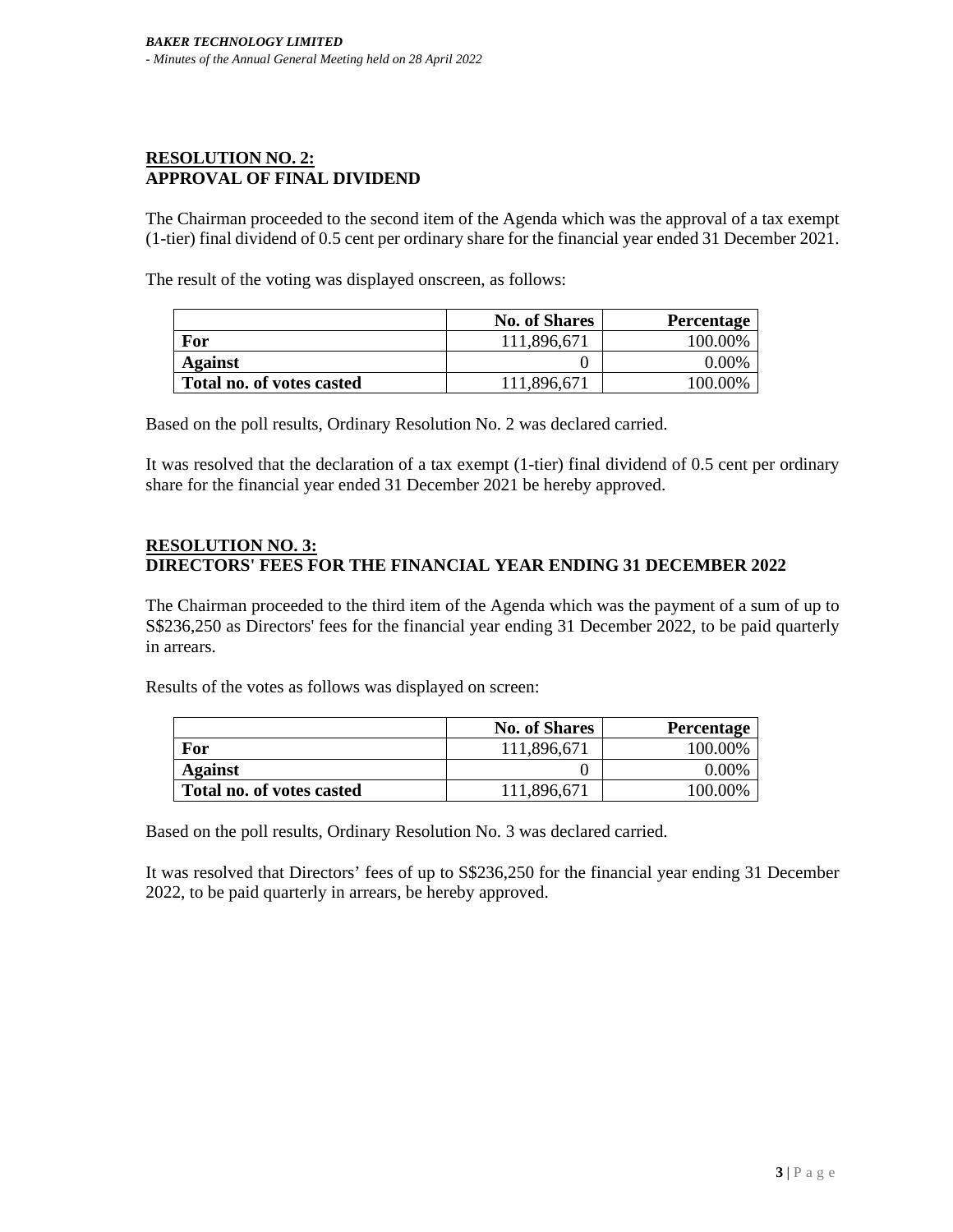# **RESOLUTION NO. 4: RE-ELECTION OF DIRECTOR - MR ANG MIAH KHIANG**

The Chairman informed the Meeting that pursuant to Article 110 of the Company's Constitution, Mr Ang Miah Khiang was retiring from office at the Meeting and being eligible for re-election, offered himself for re-election.

The result of the voting was displayed onscreen, as follows:

|                           | <b>No. of Shares</b> | <b>Percentage</b> |
|---------------------------|----------------------|-------------------|
| For                       | 111,896,671          | 100.00%           |
| <b>Against</b>            |                      | $0.00\%$          |
| Total no. of votes casted | 111,896,671          | 100.00%           |

Based on the poll results, Ordinary Resolution No. 4 was declared carried.

It was resolved that Mr Ang Miah Khiang, a Director retiring in accordance with Article 110 of the Company's Constitution, be hereby re-elected as a Director of the Company.

## **RESOLUTION NO. 5: RE-ELECTION OF DIRECTOR - MS HAN SAH HEOK VICKY**

The Chairman proceeded to inform the Meeting that pursuant to Article 110 of the Company's Constitution, Ms Han Sah Heok Vicky was retiring from office at the Meeting and being eligible for re-election, offered herself for re-election.

The result of the voting was displayed onscreen, as follows:

|                           | <b>No. of Shares</b> | <b>Percentage</b> |
|---------------------------|----------------------|-------------------|
| For                       | 111,896,671          | 100.00%           |
| <b>Against</b>            |                      | $0.00\%$          |
| Total no. of votes casted | 111,896,671          | 100.00%           |

Based on the poll results, Ordinary Resolution No. 5 was declared carried.

It was resolved that Ms Han Sah Heok Vicky, a Director retiring in accordance with Article 110 of the Company's Constitution, be hereby re-elected as a Director of the Company.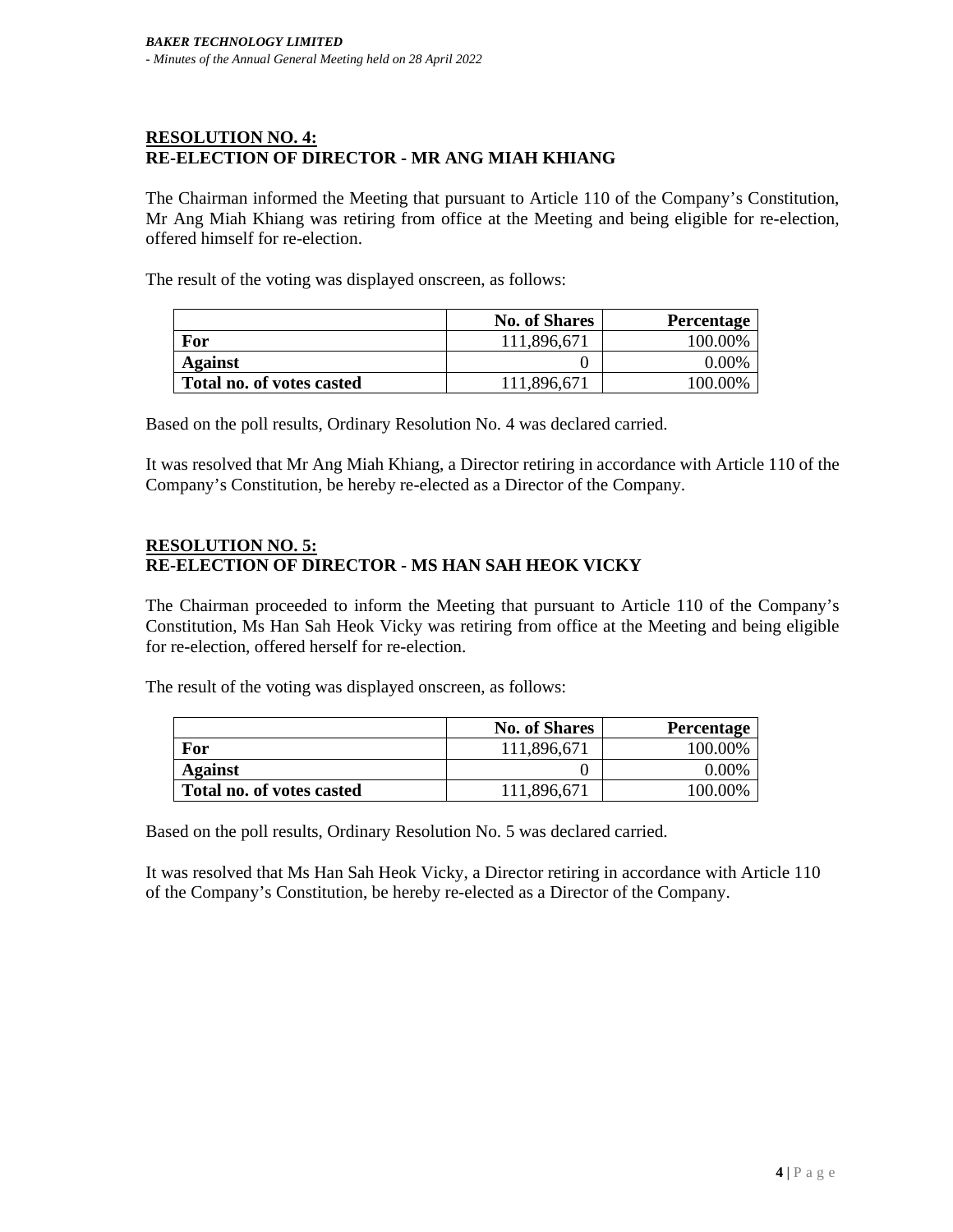#### **RESOLUTION NO. 6: RE-APPOINTMENT OF MESSRS ERNST & YOUNG LLP AS THE AUDITORS OF THE COMPANY**

The Chairman proceeded with Resolution No. 6, which related to the re-appointment of Ernst  $\&$ Young LLP as auditors of the Company.

The result of the voting was displayed onscreen, as follows:

|                           | <b>No. of Shares</b> | Percentage |
|---------------------------|----------------------|------------|
| For                       | 111,896,671          | 100.00%    |
| Against                   |                      | $0.00\%$   |
| Total no. of votes casted | 111,896,671          | 100.00%    |

Based on the poll results, Ordinary Resolution No. 6 was declared carried.

It was resolved that Messrs Ernst & Young LLP be hereby re-appointed Auditors of the Company to hold office until the conclusion of the next AGM and the Directors be authorised to fix their remuneration.

## **ANY OTHER BUSINESS**

As no notice was received of any other business, the Chairman proceeded with the Special Business.

#### **SPECIAL BUSINESS RESOLUTION NO. 7: AUTHORITY TO ISSUE SHARES**

The Chairman explained that Ordinary Resolution No. 7 dealt with the authority to empower the Directors to allot and issue shares and convertible securities up to 50% of the issued shares of the Company (excluding treasury shares and subsidiary holdings

The total number of shares and convertible securities to be issued other than on a pro-rata basis to shareholders authorised by Resolution No. 7, shall not exceed 20% of the issued shares of the Company (excluding treasury shares and subsidiary holdings).

The result of the voting was displayed onscreen, as follows:

|                           | <b>No. of Shares</b> | <b>Percentage</b> |
|---------------------------|----------------------|-------------------|
| For                       | 111,895,462          | 100.00%           |
| Against                   | 1,209                | $0.00\%$          |
| Total no. of votes casted | 111,896,671          | 100.00%           |

Based on the poll results, Ordinary Resolution No.7 was declared carried.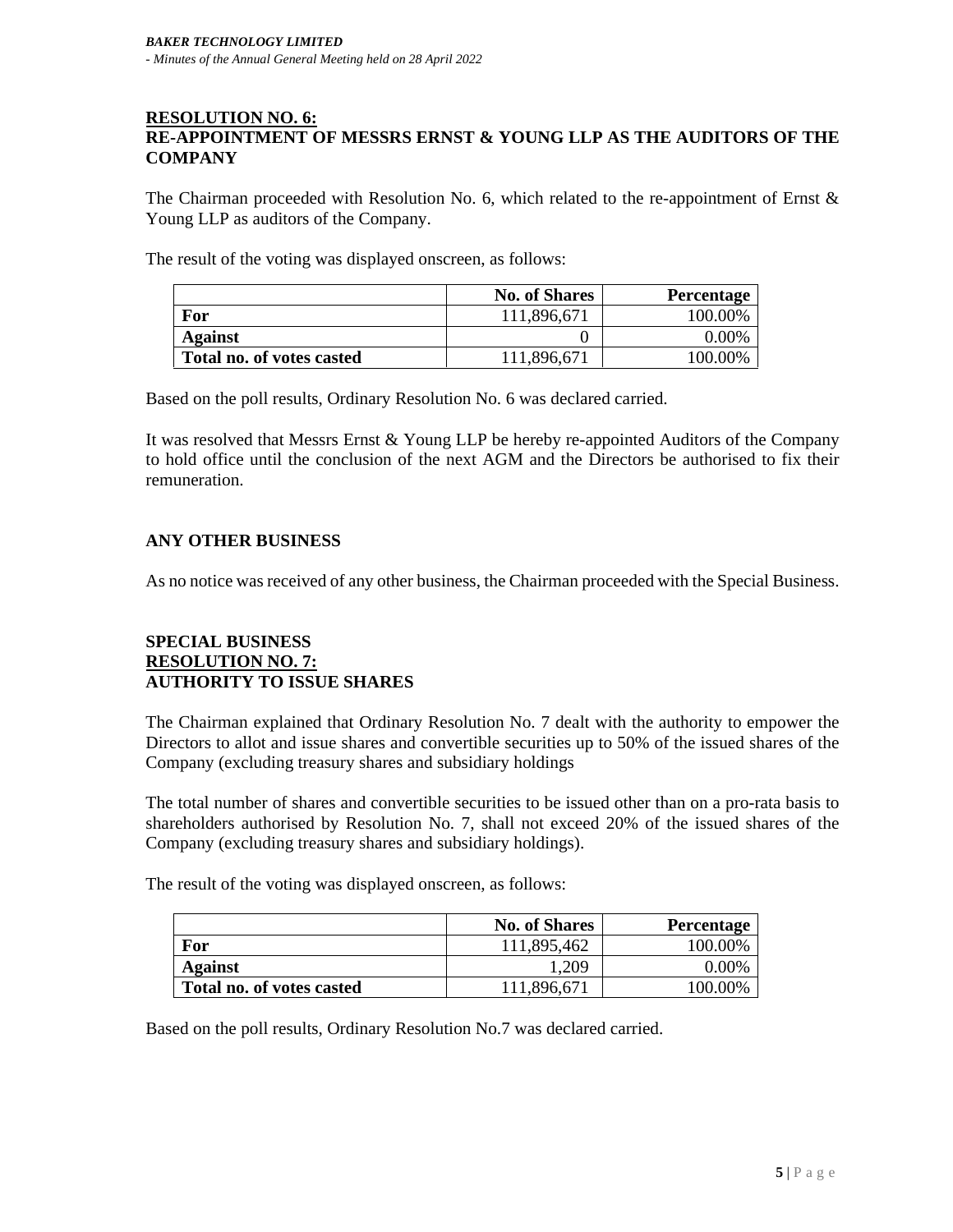It was resolved that pursuant to the Company's Constitution and Rule 806 of the Listing Manual of the Singapore Exchange Securities Trading Limited, authority be given to the Directors of the Company to issue shares ("Shares") whether by way of rights, bonus or otherwise, and/or make or grant offers, agreements or options (collectively, "Instruments") that might or would require Shares to be issued, including but not limited to the creation and issue of (as well as adjustments to) warrants, debentures or other instruments convertible into Shares at any time and upon such terms and conditions and to such persons as the Directors may, in their absolute discretion, deem fit provided that:

(a) the aggregate number of Shares (including Shares to be issued in pursuance of Instruments made or granted pursuant to this Resolution) does not exceed one hundred per cent (100%) of the total number of issued shares (excluding treasury shares and subsidiary holdings) in the capital of the Company at the time of the passing of this Resolution, of which the aggregate number of Shares and convertible securities to be issued other than on a pro-rata basis to all shareholders of the Company shall not exceed twenty per cent (20%) of the total number of issued shares (excluding treasury shares and subsidiary holdings) in the share capital of the Company;

(b) for the purpose of determining the aggregate number of Shares that may be issued under subparagraph (a) above, the total number of issued shares (excluding treasury shares and subsidiary holdings) shall be based on the total number of issued shares (excluding treasury shares and subsidiary holdings) of the Company as at the date of the passing of this Resolution, after adjusting for:

(i) new shares arising from the conversion or exercise of convertible securities;

(ii) new shares arising from exercising share options or vesting of Share awards, provided the options or awards were granted in compliance with Part VIII of Chapter 8; and (iii) any subsequent bonus issue, consolidation or subdivision of shares;

Adjustment in accordance with (b)(i) and (b)(ii) are only to be made in respect of new shares arising from convertible securities, share options or share awards which were issued and outstanding or subsisting at the time of passing of this Resolution.

(c) And that such authority shall, unless revoked or varied by the Company in general meeting, continue in force (i) until the conclusion of the Company's next AGM or the date by which the next AGM of the Company is required by law to be held, whichever is earlier or (ii) in the case of shares to be issued in accordance with the terms of convertible securities issued, made or granted pursuant to this Resolution, until the issuance of such shares in accordance with the terms of such convertible securities.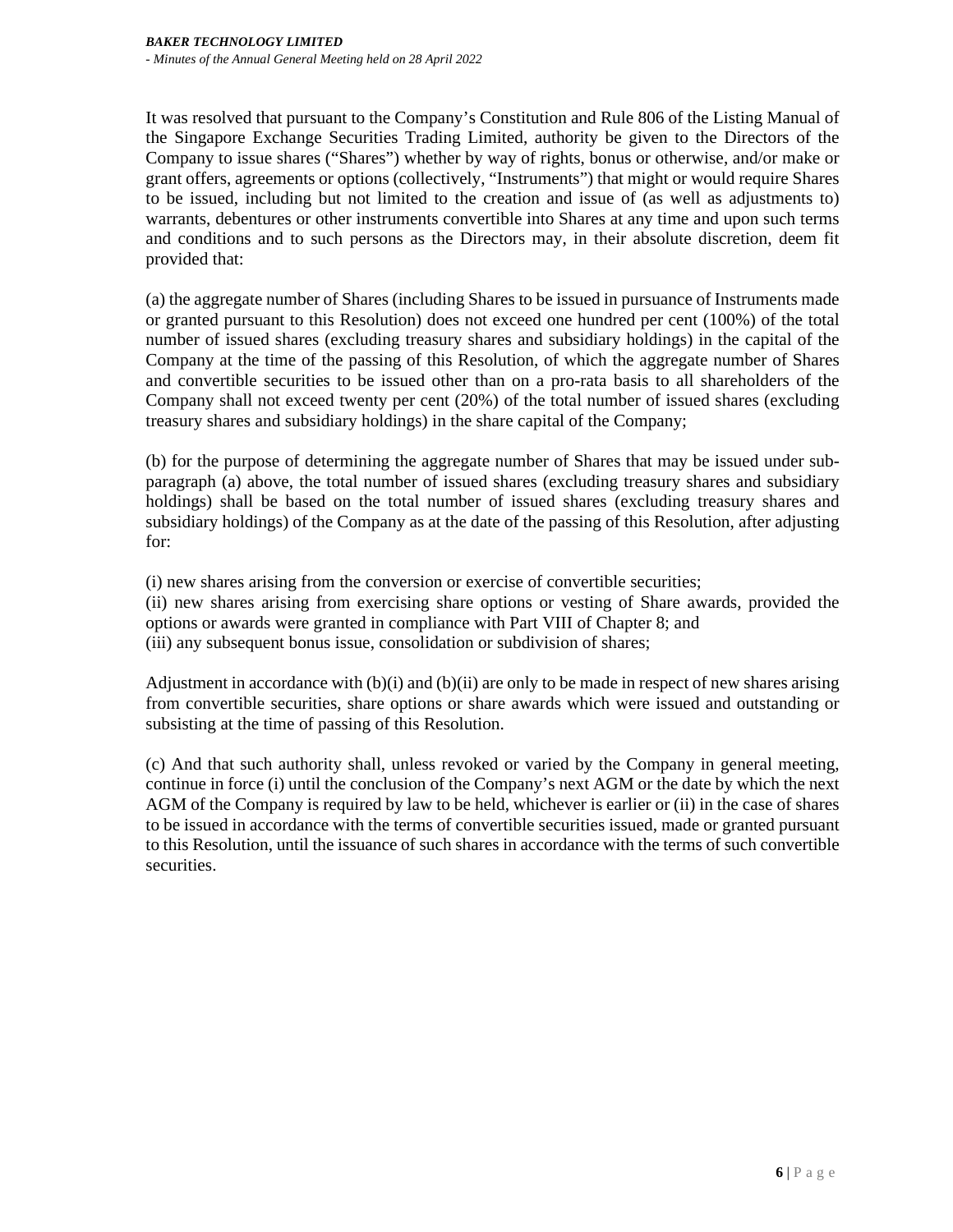# **RESOLUTION NO. 8: RENEWAL OF SHARES BUYBACK MANDATE**

The Chairman informed the Meeting that Ordinary Resolution No. 8 dealt with the Renewal of Share BuyBack Mandate to facilitate purchase by the Company of up to 10% of the total number of issued shares of the Company (excluding treasury shares and subsidiary holdings) as at the Meeting date.

The result of the voting was displayed onscreen, as follows:

|                           | <b>No. of Shares</b> | Percentage |
|---------------------------|----------------------|------------|
| For                       | 111,895,462          | 100.00%    |
| Against                   | ,209                 | 0.00%      |
| Total no. of votes casted | 111,896,671          | 100.00%    |

Based on the poll results, Ordinary Resolution No. 8 was declared carried.

It was resolved that for the purposes of Sections 76C and 76E of the Companies Act 1967 , the Directors of the Company be and are hereby authorised to make purchases or otherwise acquire issued and fully paid-up ordinary shares from time to time (whether by way of market purchases or off-market purchases on an equal access scheme) of up to 10% of the total number of issued ordinary shares (excluding treasury shares and subsidiary holdings) in the capital of the Company (as ascertained as at the date of the AGM of the Company) at the price of up to but not exceeding the Maximum Price as defined in the Appendix dated 11 April 2022 (the "Appendix"), in accordance with the terms of the Share Buyback Mandate set out in the Appendix, and this mandate shall, unless revoked or varied by the Company in general meeting, continue in force until

(i) the date of the next AGM of the Company or the date by which the next AGM of the Company is required by law or the Constitution of the Company to be held;

(ii) the date on which the share purchases are carried out to the full extent mandated; or

(iii) the time when the authority conferred by this mandate is revoked or varied by Shareholders in general meeting, whichever is the earliest.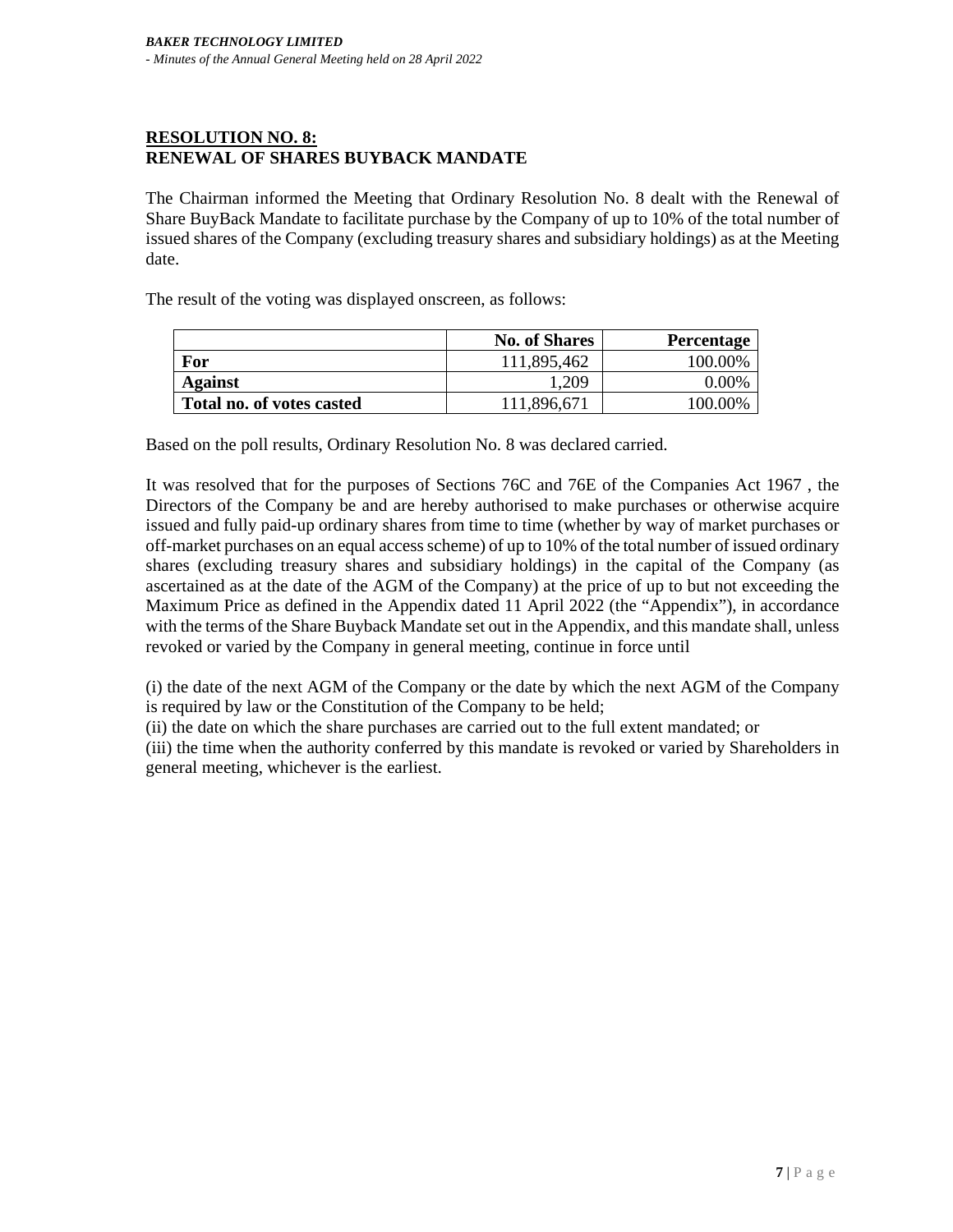## **RESOLUTION NO. 9: APPROVAL FOR THE CONTINUED APPOINTMENT OF MR ANG MIAH KHIANG, AS AN INDEPENDENT DIRECTOR, FOR PURPOSES OF RULE 210(5)(D)(III)(A) OF THE LISTING MANUAL OF THE SGX-ST**

The Chairman informed the shareholders that:

(i) In order for Mr Ang Miah Khiang to continue his appointment as an Independent Director for a 3-year term, it must be approved via a Two-Tier Voting Process of (i) all shareholders and (ii) shareholders excluding the CEO, directors and their associates. Resolution No. 9 was to deal with the first part of the Two-Tier Voting Process.

(ii) Information on the rigorous review and the factors taken into consideration by the Nominating Committee and the Board to assess and determine Mr Ang Miah Khiang's independence, notwithstanding that he would have served as an Independent Director of the Company for an aggregate term of more than 9 years from 1 November 2022 can be found in the Corporate Governance Report.

The result of the voting was displayed onscreen, as follows:

|                           | <b>No. of Shares</b> | Percentage |
|---------------------------|----------------------|------------|
| For                       | 111,895,462          | 100.00%    |
| Against                   | ,209                 | $0.00\%$   |
| Total no. of votes casted | 111,896,671          | 100.00%    |

Based on the poll results, Ordinary Resolution No. 9 was declared carried.

#### **RESOLUTION NO. 10:**

# **APPROVAL FOR THE CONTINUED APPOINTMENT OF MR ANG MIAH KHIANG, AS AN INDEPENDENT DIRECTOR, FOR PURPOSES OF RULE 210(5)(D)(III)(B) OF THE LISTING MANUAL OF THE SGX-ST**

The Chairman informed the Meeting that Resolution No. 10 was the second part of the Two-Tier Voting Process for the continued appointment of Mr Ang Miah Khiang as an Independent Director of the Company.

It was noted that in compliance with Rule  $210(5)(d)(iii)(B)$  of the Listing Manual of the SGX-ST, the following Directors of the Company had abstained from voting on Resolution No. 10:

| <b>Name</b>        | <b>Number of Shares</b> |
|--------------------|-------------------------|
| Dr Benety Chang    | 88, 205, 137            |
| Tan Yang Guan      | 4,128,554               |
| Han Sah Heok Vicky | 100.000                 |

A director's associate who held an aggregate of 19,151,771 ordinary shares in the Company had abstained from voting on Resolution No.10.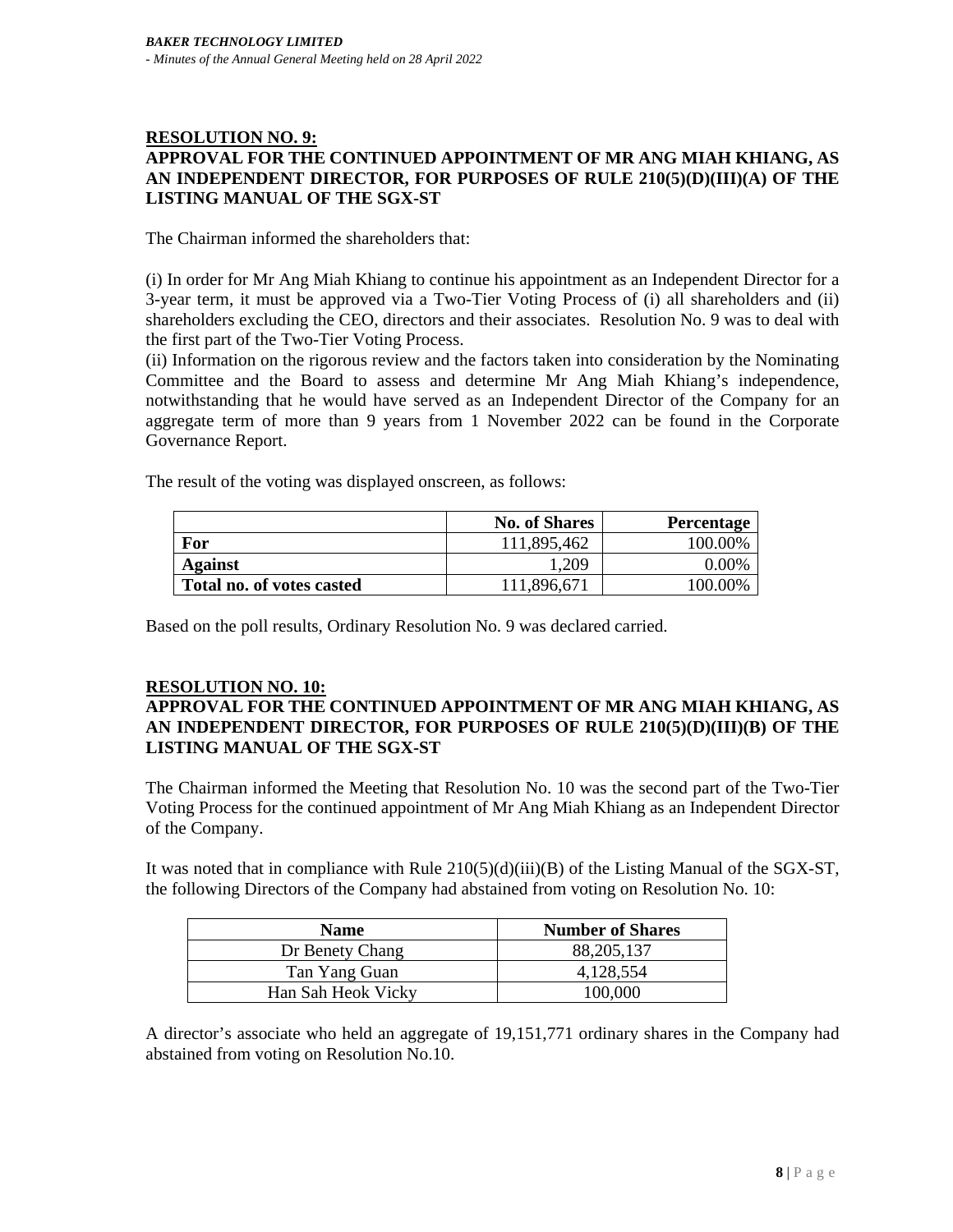Results of the votes as follows was displayed onscreen:

|                           | <b>No. of Shares</b> | Percentage |
|---------------------------|----------------------|------------|
| For                       | 410,000              | 99.71%     |
| Against                   | ,209                 | 0.29%      |
| Total no. of votes casted | 411,209              | 100.00%    |

Based on the poll results, Ordinary Resolution No. 10 was declared carried.

It was resolved that the continued appointment of Mr Ang Miah Khiang as an Independent Director of the Company for a 3-year term be hereby approved.

Mr Ang Miah Khiang would also remain as the Chairman of the Audit Committee and a member of the Remuneration Committee.

## **RESOLUTION NO. 11: APPROVAL FOR THE CONTINUED APPOINTMENT OF MS HAN SAH HEOK VICKY, AS AN INDEPENDENT DIRECTOR, FOR PURPOSES OF RULE 210(5)(D)(III)(A) OF THE LISTING MANUAL OF THE SGX-ST**

The Chairman informed the shareholders that:

(i) In order for Ms Han Sah Heok Vicky to continue her appointment as an Independent Director for a 3-year term, it must be approved via a Two-Tier Voting Process of (i) all shareholders and (ii) shareholders excluding the CEO, directors and their associates. Resolution No. 11 was to deal with the first part of the Two-Tier Voting Process.

(ii) Information on the rigorous review and the factors taken into consideration by the Nominating Committee and the Board to assess and determine Ms Han Sah Heok Vicky's independence, notwithstanding that she would have served as an Independent Director of the Company for an aggregate term of more than 9 years from 1 December 2022 can be found in the Corporate Governance Report.

The result of the voting was displayed onscreen, as follows:

|                           | <b>No. of Shares</b> | Percentage |
|---------------------------|----------------------|------------|
| For                       | 111,895,462          | 100.00%    |
| <b>Against</b>            | 1,209                | $0.00\%$   |
| Total no. of votes casted | 111,896,671          | 100.00%    |

Based on the poll results, Ordinary Resolution No. 11 was declared carried.